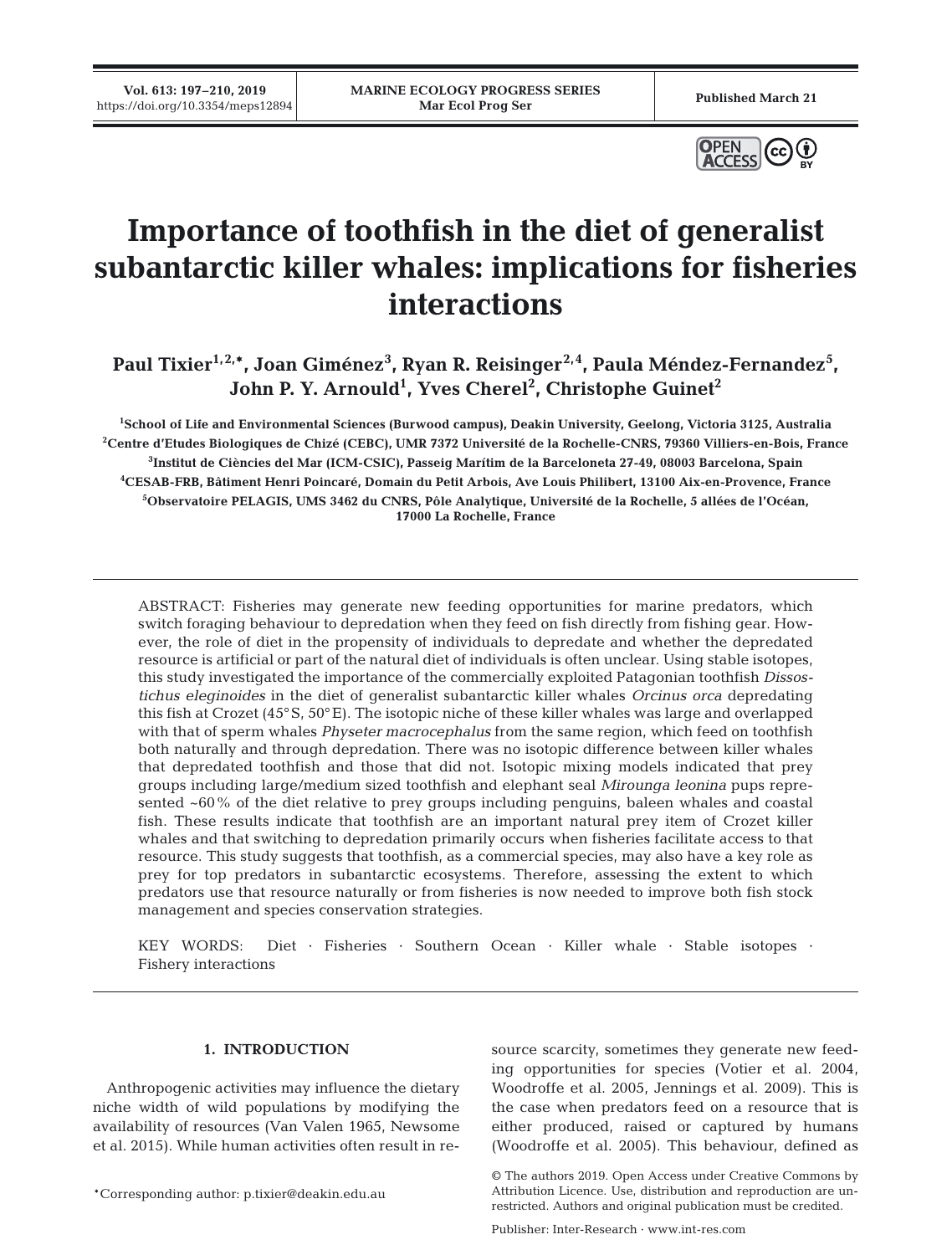'depredation', has been increasingly reported both in terrestrial (e.g. predators feeding on livestock; Sillero-Zubiri et al. 2007) and marine environments (e.g. predators feeding on fish raised in farms or caught in fishing gears; Northridge & Hofman 1999, Gilman et al. 2007, 2008, Read 2008).

The depredated resource may already be part of the natural diet of predators, with access facilitated by humans, or it may be an entirely artificial resource which would not otherwise have been used by predators in natural conditions. This distinction is critical in understanding the underlying behavioural mechanisms of predators switching from a natural to a depredated resource (Boitani & Powell 2012). Generalist predators may be more likely to depredate artificial new resources opportunistically while highly specialised predators may depredate a resource only if it is already part of their natural diet (Stoddart et al. 2001, Sidorovich et al. 2003). Knowing the importance of the depredated resource in the natural diet of predators is also needed to assess the effects of depredation and fisheries on wild populations, fish stocks and ecosystems as a whole. Depredation may substantially modify the energy balance of the predator and its role in ecosystem food web dynamics (Woodroffe et al. 2005). For instance, if the depredated resource is fully artificial for the predator, depredation may lead to decreased availability of that resource for other functional groups in the ecosystem, subsequently affecting these groups through trophic effects (Woodroffe et al. 2005). Also, by feeding on fish caught in fishing gear, marine predators may cause increased and difficult-to-quantify mortality for fish stocks, thereby increasing the catches needed for fisheries to reach their quotas (Gilman et al. 2013, Gasco et al. 2015, Mitchell et al. 2018).

In subantarctic waters, extensive commercial longline fisheries target economically highly valuable Patagonian toothfish *Dissostichus eleginoides* (hereafter 'toothfish'). These fisheries provide artificial feeding opportunities for a range of large marine predators through discards (primarily for albatrosses and petrels) and depredation (for odontocetes) (Tasker et al. 2000, Kock 2001, Kock et al. 2006). Toothfish are large (0.5−2 m) fish that dominate the biomass of the bathypelagic zone, but may also be found in the meso- and epi-pelagic zones (Collins et al. 2010). However, the role of toothfish in subantarctic ecosystems and their importance as a natural prey for predators is unclear (Cherel et al. 2000, 2017, Constable et al. 2000). Specifically, determining the extent to which predators naturally feed and rely on

toothfish is critical to assess the impacts of exploitation of that resource by fisheries on the conservation of subantarctic predators, many of which are threatened or endangered (Croxall et al. 2012).

Killer whales *Orcinus orca* are one of the main species depredating toothfish from subantarctic longline fisheries (Kock et al. 2006). Unlike some other regions, where killer whales have highly specialised prey preferences (Similä et al. 1996, Ford et al. 1998, Foote et al. 2009), subantarctic populations have relatively broad dietary niches that include mammals, birds, fish and sometimes cephalopods (Guinet & Jouventin 1990, Guinet 1992, Guinet et al. 2000, de Bruyn et al. 2013, Capella et al. 2014, Reisinger et al. 2016, Travers et al. 2018). This generalist diet may be driven by the subantarctic ecosystem's spatio-temporal heterogeneity in the availability of high-quality resources, such as seals, penguins and whales (Laws 1977, Knox 2006, Reisinger et al. 2018). This heterogeneity may force killer whales to supplement their primary diet with other prey such as fish and cephalopods. While toothfish are a confirmed depredated resource, there is no direct evidence of natural predation by killer whales on this fish species.

The killer whale population of the Crozet Islands (subantarctic islands located at 45°S, 50°E), hereafter 'Crozet killer whales', is among the populations that have most extensively depredated toothfish from fisheries since the mid-1990s (Roche et al. 2007, Tixier et al. 2010, 2016, Guinet et al. 2015). Crozet killer whales prey on seals, penguins, baleen whales and small notothenioids in inshore waters (Guinet 1992, Guinet et al. 2000); not all individuals have switched to depredation on toothfish from fisheries (Tixier et al. 2015, 2017). Elucidating the extent to which these killer whales naturally rely on toothfish as a resource whose availability is modified by fisheries would therefore provide insights into the ecological mechanisms of prey switching to depredation. Critically, this information would clarify the role of these prey and predator species in subantarctic ecosystem food web dynamics and the impacts of fisheries on the conservation of predator populations and fish stocks. Therefore, using stable isotope and diet reconstruction analyses for Crozet killer whales, the aims of this study were to (1) assess the importance of toothfish relative to other prey items for Crozet killer whales, and compared with other Southern Ocean killer whale populations and odontocete species, and (2) examine variation in the dietary importance of toothfish across individuals of the same population, with respect to whether or not they depredated from fisheries.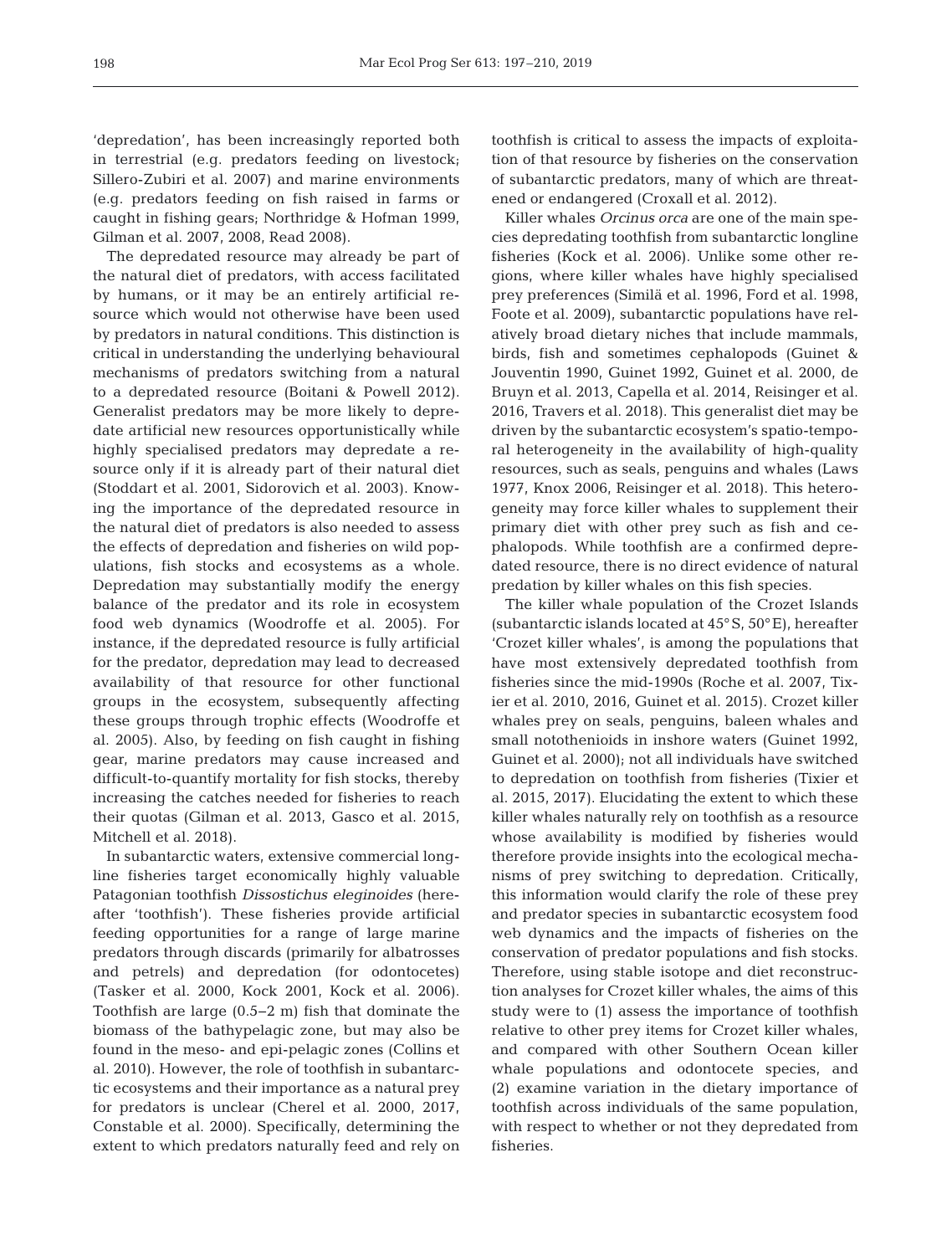# **2. MATERIALS AND METHODS**

# **2.1. Species and sample collection**

Killer whale skin samples were collected at Crozet from biopsies performed remotely on free-ranging individuals, using a Barnett Rhino 150 lb compound crossbow and custom-built darts (Ceta-Dart) equipped with sterilized stainless steel tips (35 mm length, 7 mm diameter). Sampling was conducted opportunistically and passively (i.e. animals were not actively approached or followed using motorized means) from land on Possession Island and from a toothfish fishing vessel operating in the Crozet Exclusive Economic Zone (EEZ), from February 2011 to December 2012. Samples were collected from the mid-lateral region of the body, below the dorsal fin. Sub-samples containing skin tissue were stored in 70% ethanol. Only weaned individuals (>2 yr old) were sampled. Sampling occurred only when a single individual surfaced within 15 m of the sampler, and only when this individual was positively identified by eye during surfacing events directly preceding sampling. The sequence made of multiple surfacing events and the sampling event was monitored by photographs and/or video. Photographs of the dorsal fin of the sampled individual were systematically taken using a DSLR camera with 400 mm telephoto lens, and were used to confirm the identity of that individual after sampling, using an existing photoidentification database (Tixier et al. 2014). An additional skin sample was obtained from an individual found stranded and dead on Possession Island on 17 August 2006. The individual was an apparently healthy sub-adult male (total length [TL]: 6.90 m) which was known to be part of the Crozet killer whale population based on photo-identification records. However, because this sample was collected 5 yr before the biopsy samples, at a different time of year (winter) and lacked information about the be haviour of the individual over the pre-sampling pe riod, isotopic information for this sample was not included in the analyses.

Isotopic information from skin samples collected from the Crozet killer whales was first examined through large-scale comparisons with other isotopic information available for other killer whale populations and other large odontocete species with different feeding ecologies and/or different habitats in the Southern Ocean (south of the Subtropical Front, ~40°S). Published isotopic values for weaned killer whales (>2 yr old) were obtained for one other subantarctic (Marion Island, 1000 km west of Crozet at a

similar latitude) and 3 Antarctic populations (Types B1 and B2 around the Antarctic Peninsula [Durban et al. 2017] and Type C in the Ross Sea [Pitman & Ensor 2003]). The isotopic niche of the Crozet killer whales was expected to be similar to that of killer whales at Marion, as the 2 populations share similar habitats and appear to have a generalist feeding strategy based on consumption of the same prey species (Reisinger et al. 2016). In contrast, Antarctic killer whales, which use a different habitat and specialise on either fish (Type C; Pitman & Ensor 2003, Krahn et al. 2008), krill consumers (e.g. pygoscelid penguins) (Type B2; Pitman & Durban 2010) or predators of krill consumers, such as Weddell seals *Leptonychotes weddellii* (Type B1; Pitman & Durban 2012, Durban et al. 2017), were expected to have limited isotopic overlap with the Crozet killer whales. Isotopic information was also compared with that of sperm whales Physeter macrocephalus, which also depredate toothfish on longline fisheries, and southern long-finned pilot whales *Globicephala melas edwardii* from populations using similar habitats to that of the Crozet killer whales at Crozet and/or adjacent waters. Sperm whale skin samples were collected from fishing vessels operating in the Crozet and Kerguelen EEZs in January and February 2011, using the same equipment and protocols, and were treated using the same process as for the Crozet killer whale samples. For southern long-finned pilot whales, whose pelagic habitat overlaps with areas where toothfish fisheries operate but were never observed depredating toothfish on longlines, published skin isotopic values from weaned individuals (>3 m in length) at Kerguelen were used (Fontaine et al. 2015).

Species were considered confirmed prey for the Crozet killer whales if predation was directly ob served and/or remains were found in the stomach contents of the individual found dead in 2006 (Table S1 in Supplement 1 at www.int-res.com/ articles/suppl/m613p197\_supp.pdf). From these data, species confirmed as prey items and for which spring/summer isotopic values were available for the study at Crozet included southern elephant seals *Mirounga leonina* (adult females and pups, confirmed as prey from observations and stomach contents); Antarctic and subantarctic fur seals *Arctocephalus gazella* and *A. tropicalis* (pups, from stomach contents); king penguins *Aptenodytes patagonicus*, gentoo penguins *Pygoscelis papua*, macaroni penguins *Eudyptes chrysolophus*, rockhopper penguins *E. chrysocome filholi* (all adults, from observations and stomach contents); and Patagonian toothfish (TL 81−174 cm, from observations) (Table 1).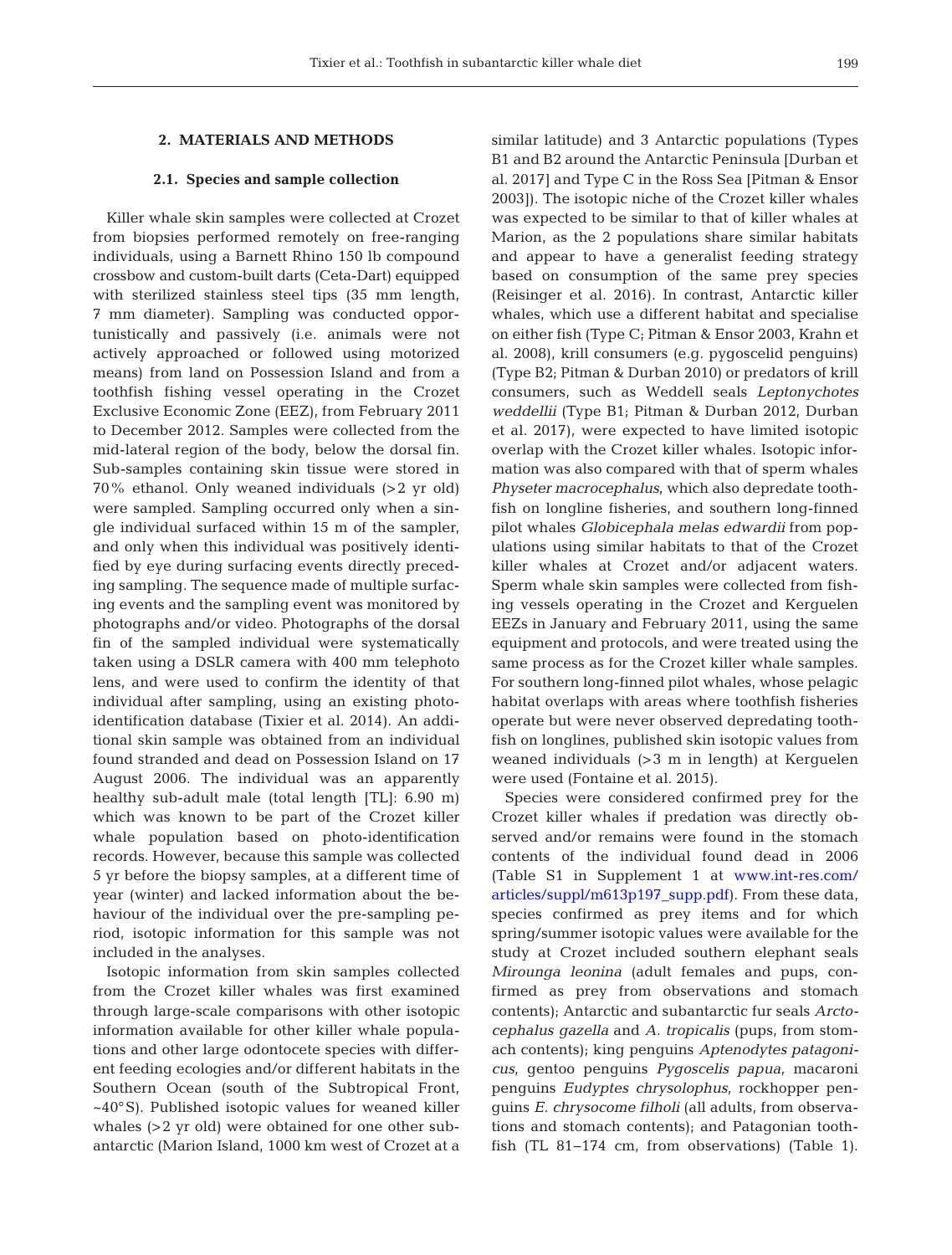Table 1. Mean ± SD δ<sup>13</sup>C and δ<sup>15</sup>N values for prey species and prey groups of the Crozet killer whale used in the MixSIAR models. Prey groups were determined via Ward's hierarchical clustering based on isotopic similarities. Prey species were differentiated based on age class (adults vs. juveniles; here, 'pups' for seal species), sex, season in which sampling occurred or size (total length [TL] for fish species) when relevant, and an abbreviation code is assigned to each. Sampling sites included Crozet Islands (CR), Kerguelen Islands (KE) and New Zealand (NZ). Isotopic values are provided for the type of tissue sampled: red blood cells (RBC), whole blood (WB), skin or muscle. These values were adjusted to represent muscle values for all prey species

| Species                                                      | Code           | Site          | n  | <b>Tissue</b> | $\delta^{13}C$<br>$(\%0)$ | $\delta^{15}$ N<br>$(\%o)$ | $\delta^{13}C$ (%)<br>(adjusted) | $\delta^{15}N$ (%)<br>(adjusted) | Source                              |
|--------------------------------------------------------------|----------------|---------------|----|---------------|---------------------------|----------------------------|----------------------------------|----------------------------------|-------------------------------------|
| <b>Group A</b>                                               |                |               |    |               |                           |                            | $-19.5 \pm 0.6$                  | $8.2 \pm 0.5$                    |                                     |
| Gentoo penguin (spring)<br>Pygoscelis papua                  | $GP_sp$        | CR            | 11 | RBC           | $-18.6 \pm 0.3$           | $8.2 \pm 0.6$              | $-18.2 \pm 0.3$                  |                                  | $8.3 \pm 0.6$ This study            |
| Macaroni penguin (spring)<br>Eudyptes chrysolophus           | $MP_sp$        | CR            | 10 | RBC           | $-19.4 \pm 1.0$           | $7.0 \pm 0.2$              | $-19.0\pm1.0$                    |                                  | $7.1 \pm 0.2$ This study            |
| Macaroni penguin (summer)<br>Eudyptes chrysolophus           | ${\rm MP\_su}$ | CR            | 20 | <b>RBC</b>    | $-20.0 \pm 0.7$           | $8.6 \pm 0.4$              | $-19.6 \pm 0.7$                  |                                  | $8.7 \pm 0.4$ This study            |
| Rockhopper penguin (spring)<br>Eudyptes chrysocome filholi   | $RP_sp$        | CR            | 10 | <b>RBC</b>    | $-20.2 \pm 0.4$           | $8.1 \pm 0.5$              | $-19.8 \pm 0.4$                  |                                  | $8.2 \pm 0.5$ This study            |
| Rockhopper penguin (summer)<br>Eudyptes chrysocome filholi   | $RP$ _su       | CR            | 10 | <b>RBC</b>    | $-20.8 \pm 0.3$           | $8.6 \pm 0.4$              | $-20.4 \pm 0.3$                  |                                  | $8.7 \pm 0.4$ This study            |
| Southern right whale<br>Eubalaena australis                  | <b>SRW</b>     | NZ            | 18 | Skin          | $-19.8 \pm 0.6$           | $8.1 \pm 0.7$              | $-19.8 \pm 0.6$                  |                                  | $8.2 \pm 0.7$ Torres et al. (2017)  |
| <b>Group B</b>                                               |                |               |    |               |                           |                            | $-21.4 \pm 0.4$                  | $10.4 \pm 0.3$                   |                                     |
| Southern elephant seal (adult females)<br>Mirounga leonina   | SES fem        | CR            | 70 | <b>WB</b>     | $-21.9 \pm 0.7$           | $10.2 \pm 0.2$             | $-22.3 \pm 0.7$                  |                                  | $10.9 \pm 0.17$ This study          |
| King penguin (spring)<br>Aptenodytes patagonicus             | $KP_sp$        | CR            | 11 | <b>RBC</b>    | $-21.8 \pm 0.4$           |                            | $10.1 \pm 0.2$ -21.4 $\pm 0.4$   |                                  | $10.2 \pm 0.2$ This study           |
| King penguin (summer)<br>Aptenodytes patagonicus             | KP_su          | CR            | 10 | <b>RBC</b>    | $-22.2 \pm 0.2$           |                            | $10.3 \pm 0.2$ $-21.8 \pm 0.2$   |                                  | $10.4 \pm 0.2$ This study           |
| Patagonian toothfish (TL 43 cm)<br>Dissostichus eleginoides  | <b>TOP_43</b>  | KΕ            | 6  |               | Muscle $-20.3 \pm 0.4$    | $10.0 \pm 0.8$             | $-20.3 \pm 0.4$                  |                                  | $10.0 \pm 0.8$ This study           |
| Group C                                                      |                |               |    |               |                           |                            | $-20.5 \pm 0.5$                  | $12.7 \pm 0.4$                   |                                     |
| Southern elephant seal (pups)<br>Mirounga leonina            | SES_pup        | CR            | 70 | <b>WB</b>     | $-21.6 \pm 0.7$           |                            | $11.6 \pm 0.4$ -22.0 $\pm$ 0.7   |                                  | $12.3 \pm 0.4$ This study           |
| Antarctic fur seals (pups)<br>Arctocephalus gazella          | AFS_pup        | CR            | 10 | WB            | $-20.7 \pm 0.5$           |                            | $12.4 \pm 0.2$ $-21.1 \pm 0.6$   |                                  | $13.1 \pm 0.2$ Cherel et al. (2015) |
| Subantarctic fur seals (pups)<br>Arctocephalus tropicalis    | SAFS_pup       | $\mathrm{CR}$ | 10 | <b>WB</b>     | $-19.4 \pm 0.2$           | $12.0 \pm 0.3$             | $-19.8 \pm 0.2$                  |                                  | $12.7 \pm 0.3$ Cherel et al. (2015) |
| Patagonian toothfish (TL 63 cm)<br>Dissostichus eleginoides  | TOP_63         | KΕ            | 17 |               | Muscle $-19.2 \pm 0.6$    | $12.6 \pm 0.9$             | $-19.2 \pm 0.6$                  | $12.6 \pm 0.9$                   | This study                          |
| <b>Group D</b><br>$-18.9 \pm 0.6$                            |                |               |    |               |                           |                            | $14.4 \pm 0.6$                   |                                  |                                     |
| Patagonian toothfish (TL 95 cm)<br>Dissostichus eleginoides  | TOP_95         | CR            |    |               | 14 Muscle $-18.3 \pm 0.5$ | $14.2 \pm 0.7$             | $-18.3 \pm 0.5$                  |                                  | $14.2 \pm 0.7$ This study           |
| Patagonian toothfish (TL 107 cm)<br>Dissostichus eleginoides | TOP_107        | CR            | 10 |               | Muscle $-19.1 \pm 0.5$    |                            | $14.3 \pm 0.4$ $-19.1 \pm 0.5$   |                                  | $14.3 \pm 0.4$ This study           |
| Patagonian toothfish (TL 160 cm)<br>Dissostichus eleginoides | <b>TOP_160</b> | CR            | 22 |               | Muscle $-19.3 \pm 0.8$    | $14.9 \pm 0.7$             | $-19.3 \pm 0.8$                  |                                  | $14.9 \pm 0.7$ This study           |

Additional Patagonian toothfish samples for small and medium size individuals (TL 38−71 cm) were collected at Kerguelen (Table 1). For southern right whales *Eubalaena australis* (confirmed as prey from observations), isotopic values were from individuals sampled near subantarctic Campbell Island (Torres et al. 2017) (Table 1).

# **2.2. Stable isotope analyses**

Killer whale skin samples were first oven-dried at 50°C for 48 h to allow ethanol evaporation, then ground and freeze-dried. As stable isotope values may be influenced by the lipid content of the tissue (Lesage et al. 2010, Giménez et al. 2017), 2 successive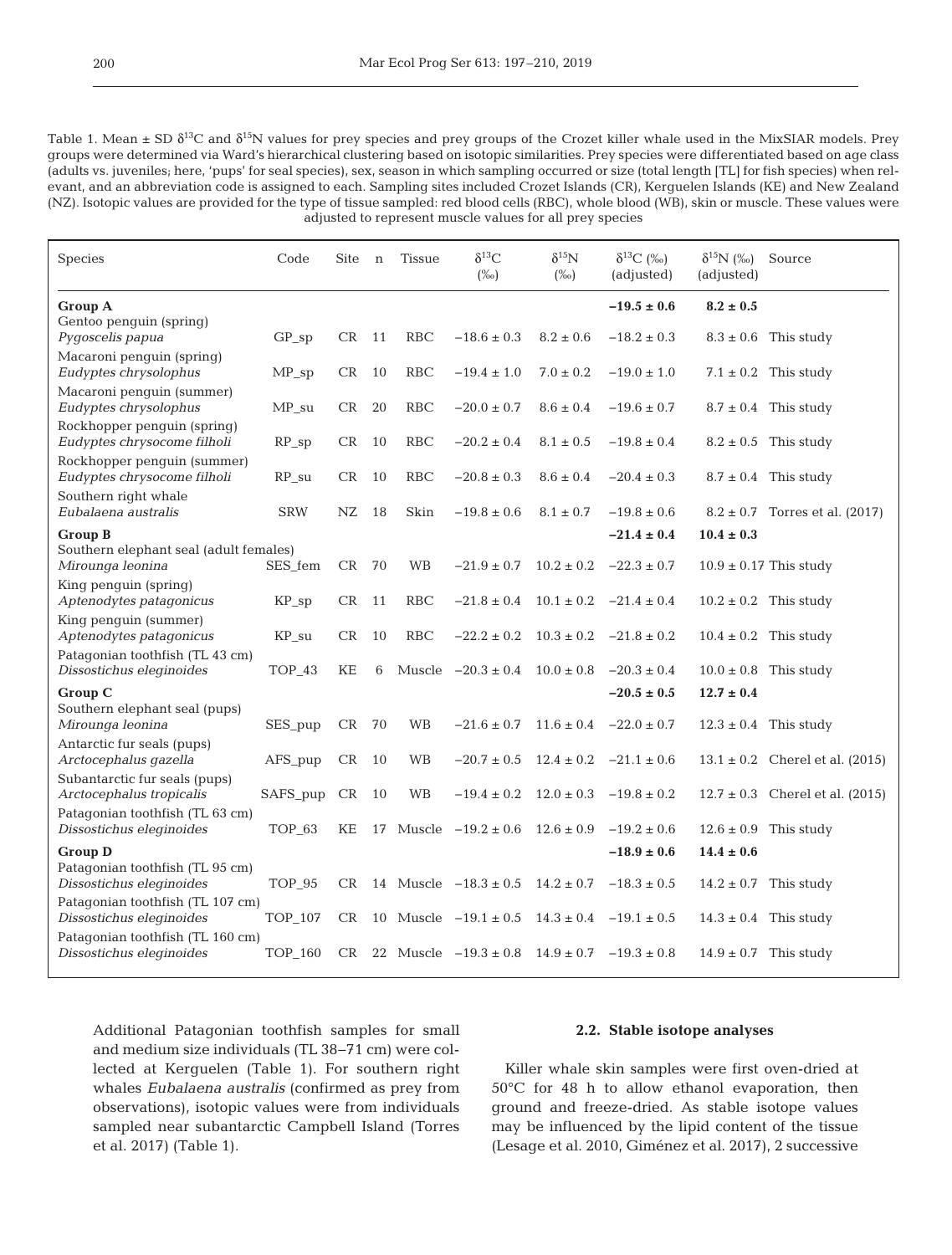and identical lipid extractions were conducted using cyclohexane, each through 1 h sonication and subsequent centrifugation at 3000 rpm (i.e. 1613 × *g*). The lipid-extracted samples were then oven-dried again at 50°C for 48 h before being sub-sampled down to 0.3−0.4 mg. These sub-samples were processed at LIttoral ENvironnement et Sociétés (LIENSs; University of La Rochelle, France) through a continuous-flow isotope-ratio mass spectrometer (Micromass Isoprime) paired with an elemental analyser (Euro Vector EA 3024) for carbon and nitrogen isotope relative abundance  $(^{13}C/^{12}C$  and  $^{15}N/^{14}N$ , respectively). The isotopic compositions are reported in the conventional δ notation as the per mil (‰) deviation relative to the standards Vienna Peedee Belemnite (for carbon) and air (for nitrogen), expressed in parts per thousand (‰). Within-run  $(n = 10)$  replicate measurements of internal laboratory standards (acetanilide) indicated measurement errors <0.15‰ for both  $\delta^{13}C$  and  $\delta^{15}N$ values. Samples with a C:N mass ratio <3.6 were considered lipid-free (Yurkowski et al. 2015, Giménez et al. 2017) and included in subsequent analyses. Prey samples for which the analysed tissue was muscle (toothfish) were processed using the same protocol as for killer whale skin, including cyclohexane lipid extraction. For the other prey (elephant seals, fur seals and penguins), where isotopic values were measured for whole blood or red blood cells, values were adjusted to represent muscle using adjustment values presented in Reisinger et al. (2016). The isotopic method was validated in the southern Indian Ocean (encompassing the killer whale feeding areas), with  $\delta^{13}$ C values of consumers indicating their foraging habitats (Cherel & Hobson 2007) and their  $\delta^{15}N$  values increasing with trophic level (Cherel et al. 2010).

The isotopic niche width of the Crozet killer whale population was estimated and compared to other populations of killer whales, sperm whales and southern pilot whales within the Southern Ocean in a Bayesian framework using multivariate ellipse-based metrics (Jackson et al. 2011). Standard ellipse areas corrected for sample size (SEA<sub>c</sub>) and Bayesian Standard Ellipse Areas ( $SEA_B$ ) were calculated for each group.  $SEA_B$  was estimated using  $10^5$  posterior draws and used to statistically compare niche metrics, which included niche width and niche overlap be tween groups. The niche overlap for 2 given groups was calculated as an isotopic area of overlap from the maximum likelihood fitted ellipses of the 2 groups (Jackson et al. 2011). All niche metric calculations and comparisons were conducted with the package 'SIBER' (Jackson et al. 2011) in R v.3.4.1 (R Development Core Team 2017).

The effect of toothfish depredation on the isotopic values of Crozet killer whales was examined through a 2-state index assigned to each sample. Samples were categorised as 'depredating' or 'non-depredating' depending on whether the biopsied individuals were observed interacting with fisheries in the 24 or 48 d preceding the sampling date. These 2 periods were defined based on isotopic half-time turnover rates estimated for bottlenose dolphin *Tursiops truncatus* skin:  $24 \pm 8$  d for carbon and  $48 \pm 19$  d for nitrogen (Giménez et al. 2016). Thus, depredating samples were samples from individuals that were photographed at least once while depredating toothfish caught by fishing vessels during the 24 d before sampling for  $\delta^{13}$ C analyses, and 48 d before sampling for  $\delta^{15}N$  analyses. Photographs were taken from fishing vessels by fishery observers, who are present onboard licenced toothfish longliners for all fishing trips. They monitor 100% of the fishing operations and provide a quasi-systematic (on average >95% of fishing days with killer whale presence around vessels covered) photo-identification effort during killer whale−fishing gear interaction events using DSLR cameras with 400 mm telephoto lenses. Non-depredating samples were samples from individuals for which the biopsy was performed when no fishing occurred in the Crozet EEZ 24 or 48 d before sampling, based on the PECHEKER database (Martin & Pruvost 2007), or from individuals that were not photo graphed from fishing vessels 24 or 48 d before sampling. The absence of fishing vessels operating illegally inside and/or in the vicinity of the Crozet EEZ during the 48 d preceding biopsies was checked through satellite and ship-based surveillance data requested from the French administration. This ruled out the possibility that killer whales had depredated toothfish from vessels other than the ones from which we received data. Additionally, recent satellite/dive recorder data from a killer whale depredating toothfish at South Georgia indicated that depredation events only occurred in the vicinity of the vessel during gear retrieval phases, which is when observers provide photo-identification effort (Towers et al. 2019).

Niche metric comparisons and statistical tests performed on  $\delta^{13}$ C and  $\delta^{15}$ N values were used to assess dietary variations between depredating and nondepredating samples.  $SEA_c$  and  $SEA_B$  were calculated separately for depredating and non-depredating samples; here, this assignment was made using information on the occurrence of depredation in the 48 d preceding sampling. After the normality of the  $\delta^{13}$ C and  $\delta^{15}$ N values was tested (Shapiro-Wilk test),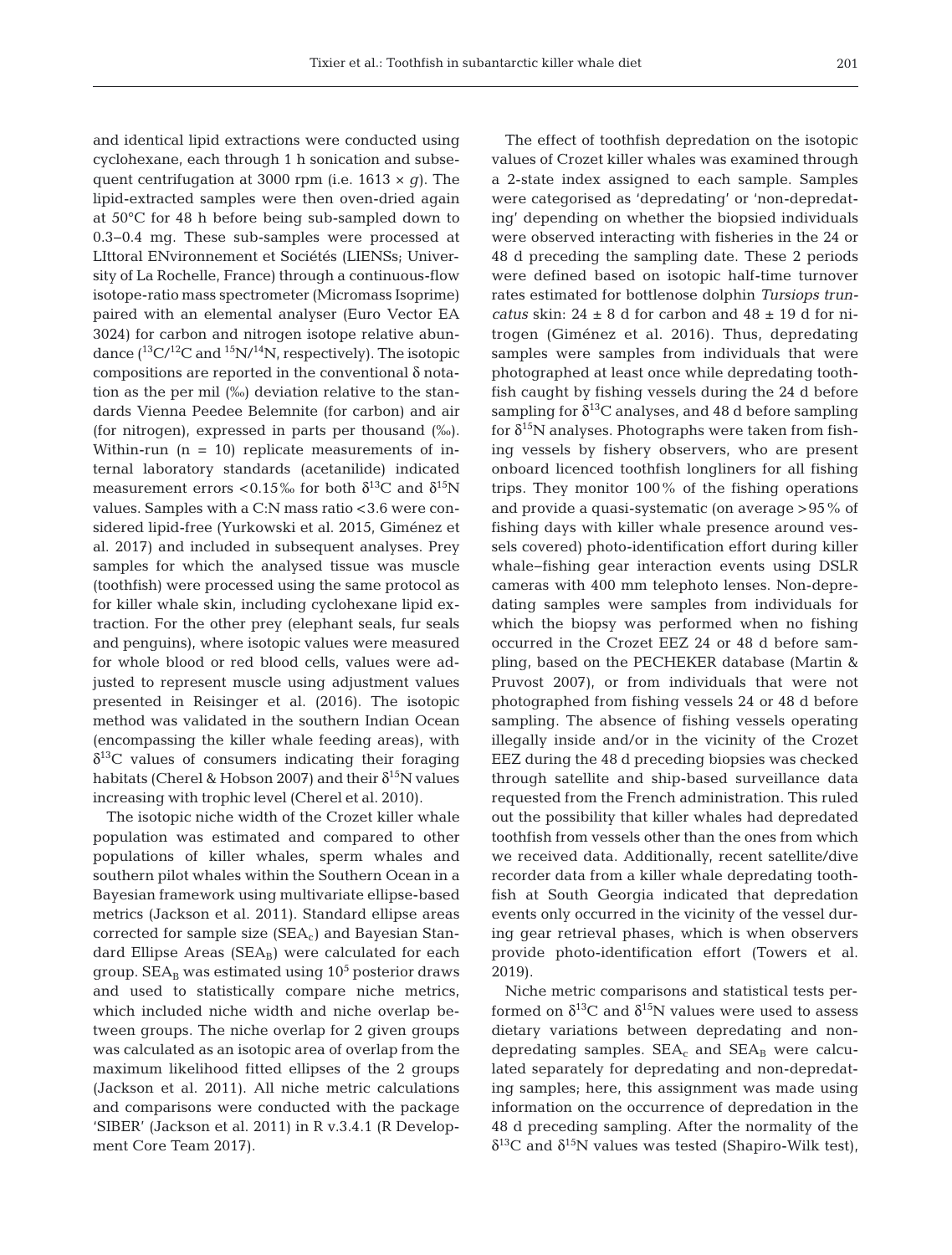differences between depredating and non-depredating groups were tested using either parametric (*t*test) or non-parametric (Mann-Whitney *U*-test) tests.

#### **2.3. Diet reconstruction**

The relative contribution of various prey items to the diet of the Crozet killer whales, and the influence of fishery interactions on this contribution, were as sessed through Bayesian stable isotope mixing models fitted in the 'MixSIAR' package (Stock & Semmens 2013, Stock et al. 2018) in R v.3.4.1 (R Development Core Team 2017). This analysis was conducted using prey data only for confirmed prey items, as described above. The mean stable isotope values of these species were used to *a priori* identify statistically different clusters through a Ward's hierarchical cluster analysis ('hclust' function in R package 'stats') and ANOVAs. MixSIAR models were fitted using the individual isotopic values of the Crozet killer whales (consumer), the mean  $\pm$  SD isotopic values of prey clusters (sources) and the diet-to-tissue discrimination factors (DTDF) estimated by Giménez et al. (2016) for bottlenose dolphin skin (DTDF for  $\delta^{13}C = 1.01 \pm 0.37\%$ ;  $\delta^{15}N = 1.57 \pm 0.52\%$ ). Fishery interaction was incorporated in the MixSIAR models as a fixed effect using samples categorised as depredating or non-depredating based on the 48 d preceding sampling. The effect of depredating or nondepredating on the relative contribution of prey groups to killer whale diet was tested through model selection based on the leave-one-out information criterion (LOO<sub>ic</sub>) (Vehtari et al. 2017, Stock et al. 2018). Models were run with a generalist type prior, 3 Markov chain Monte Carlo (MCMC) chains of 300 000 draws and a burn-in of 200 000 draws. The convergence of models was checked using both Gelman-Rubin and Geweke diagnostics. Model evaluation and validation were conducted by determining the likelihood of prey groups being included in the mixing polygon of the Crozet killer whales, based on simulations developed by Smith et al. (2013). Unless otherwise stated, data are presented as mean ± SD.

# **3. RESULTS**

Biopsy samples were obtained from 18 individuals from the Crozet killer whale population (Table S2 in Supplement 1). Values of  $\delta^{13}$ C of lipid-extracted skin ranged from  $-19.6$  to  $-18.0$ ‰ and values of  $\delta^{15}N$  from 12.5 to 14.3‰ (Table 2). Tests for potential age- and sex-effects on  $\delta^{13}$ C and  $\delta^{15}$ N values indicated no significant differences between males  $(n = 3)$  and females ( $n = 15$ ), nor between adults ( $n = 14$ ) and subadults  $(n = 4)$  (*t*-tests, all with  $p > 0.5$ ). Similarly, there were no significant differences between months of sampling  $(n = 9$  in February,  $n = 6$  in November and n = 3 in December). The isotopic values of the skin sample collected from the individual found dead in 2006 were  $\delta^{13}C = -18.8\%$  and  $\delta^{15}N = 13.4\%$  (Table S2).

#### **3.1. Stable isotope analyses**

The isotopic niche area of the Crozet killer whales, which was estimated at  $SEA_c = 0.64\%^2$  and  $SEA_B =$ 

Table 2. Mean  $\pm$  SD  $\delta^{13}$ C and  $\delta^{15}$ N values of lipid-extracted skin and isotopic niche metrics for killer whales *Orcinus orca*, sperm whales *Physeter macrocephalus* and southern pilot whales *Globicephala melas erwardii* within the Southern Ocean. Niche metrics include the standard ellipse areas corrected for sample size (SEA<sub>c</sub>) and the Bayesian SEA (SEA<sub>B</sub>). SEA<sub>B</sub> was used to estimate the probability (Pr) of the Crozet killer whale isotopic niche being smaller than that of other groups  $(Pr < SEA_B)$ , as well as the degree of overlap of isotopic niches (%  $SEA_B$  overlap)

|                                                            | $\mathbf n$ | $\delta^{13}C$ (%) | $\delta^{15}N$ (%) | $SEA_c$<br>$(\%^2)$ | $SEA_R$<br>$(\%^2)$ | Pr   | $%$ SEA <sub>R</sub><br>$\langle$ SEA <sub>R</sub> overlap | Source                  |
|------------------------------------------------------------|-------------|--------------------|--------------------|---------------------|---------------------|------|------------------------------------------------------------|-------------------------|
| Orcinus orca                                               |             |                    |                    |                     |                     |      |                                                            |                         |
| Crozet Islands                                             | 18.         | $-19.0 + 0.5$      | $13.6 + 0.4$       | 0.64                | 0.57                |      | $\overline{\phantom{m}}$                                   | This study              |
| Marion Island                                              | 32          | $-18.6 \pm 0.4$    | $12.3 \pm 0.6$     | 0.94                | 0.87                | 0.90 | 3                                                          | Reisinger et al. (2016) |
| Ross Sea (Type C)                                          | 27          | $-23.8 \pm 0.4$    | $13.2 \pm 0.4$     | 0.21                | 0.2                 | 0.00 | $\Omega$                                                   | Krahn et al. (2008)     |
| Antarctic Peninsula (Type B1)                              | 11          | $-22.4 \pm 0.4$    | $12.2 \pm 0.4$     | 0.45                | 0.38                | 0.17 | $\Omega$                                                   | Durban et al. (2017)    |
| Antarctic Peninsula (Type B2)                              | 8           | $-22.8 \pm 0.3$    | $11.3 \pm 0.2$     | 0.20                | 0.16                | 0.01 | $\mathbf{0}$                                               | Durban et al. (2017)    |
| Physeter macrocephalus<br>Crozet Islands/Kerquelen Islands | 6           | $-18.6 \pm 0.4$    | $14.0 \pm 0.4$     | 0.70                | 0.51                | 0.49 | 24                                                         | This study              |
| Globicephala melas edwardii<br>Kerquelen Islands           | 65          | $-18.4 \pm 0.5$    | $12.2 \pm 0.3$     | 0.36                | 0.40                | 0.07 | $\Omega$                                                   | Fontaine et al. (2015)  |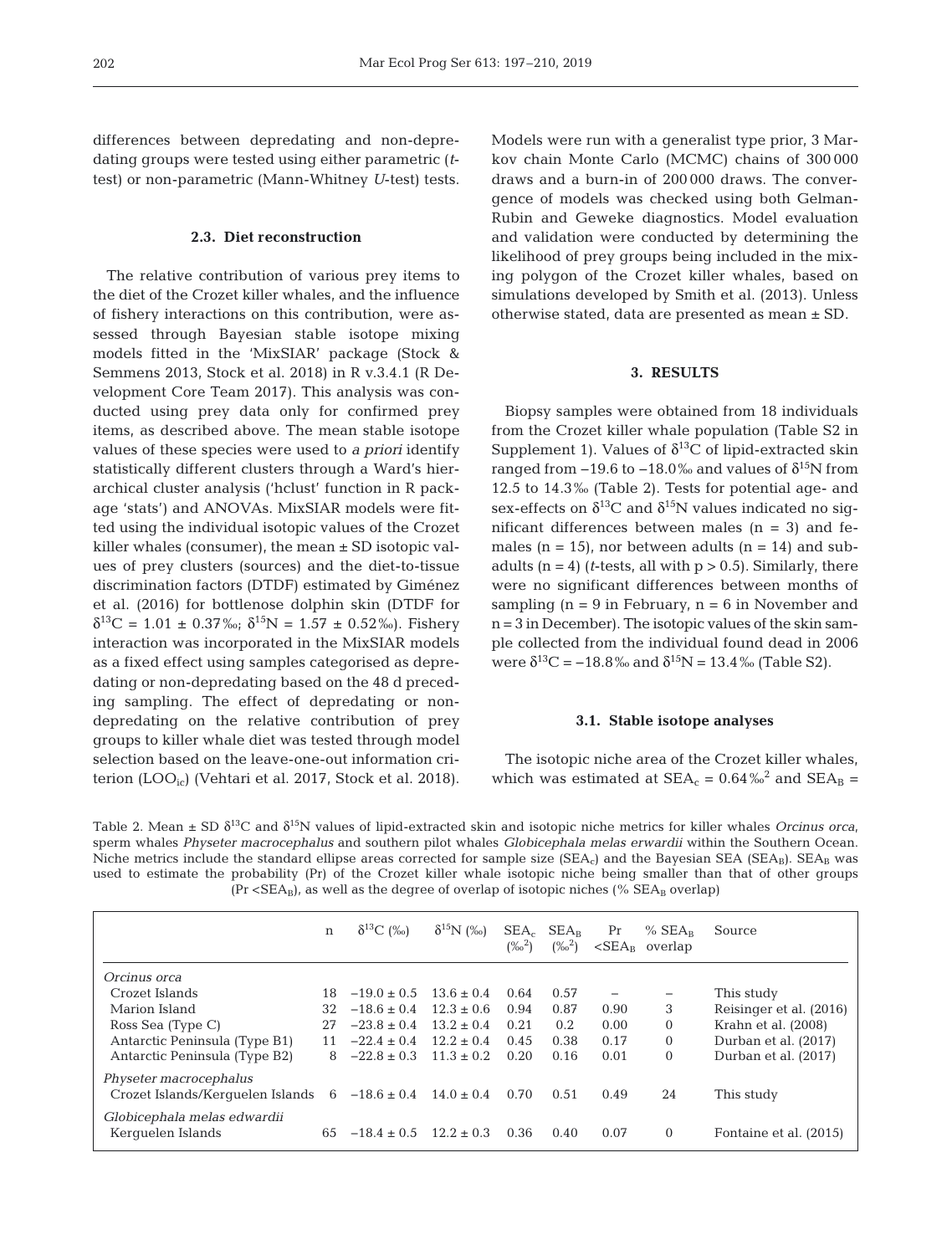

Fig. 1. Sample-size corrected standard ellipse areas (SEA<sub>c</sub>; solid lines) and convex hull areas (dotted lines) for killer whales (KIW), sperm whales (SPW) and southern pilot whales (PIW) in Antarctic and subantarctic waters. Individual values of  $\delta^{13}C$ and δ15N of skin samples (points) for Crozet (this study), Marion (Reisinger et al. 2016), Antarctic Type C (Krahn et al. 2008), Antarctic Type B1 and B2 (Durban et al. 2017) killer whales, sperm whales from Crozet/Kerguelen (this study) and southern pilot whales from Kerguelen (Fontaine et al. 2015) are shown

0.57‰2 , had a high probability of being smaller than that of the Marion killer whales ( $SEA_c = 0.94\%^2$  and  $\text{SEA}_{\text{B}} = 0.87\,\text{\textdegree}^2$ , but was likely larger than those of Type B1, B2 and C killer whales sampled in Antarctica, and southern pilot whales from Kerguelen waters (Table 2, Fig. 1). However, with a probability of 0.49, the isotopic niche width of the Crozet killer whales was statistically similar to that of sperm whales sampled in Crozet and Kerguelen waters. Niche overlap of the Crozet killer whales was zero with Antarctic killer whales and Kerguelen southern pilot whales, low with the Marion killer whales (3%) and highest with the Crozet and Kerguelen sperm whales  $(24\%)$ .

In total, 9 of the sampled killer whales were sighted depredating toothfish from fisheries during the 24 d preceding sampling, and these samples were thus considered as depredating for  $\delta^{13}$ C comparisons (Tables S2 & S4 in Supplement 1). Values of  $\delta^{13}C$  of these samples  $(\delta^{13}C = -19.0 \pm 0.7\%$ , n = 9) were not significantly different (Mann-Whitney *U*-test, p = 0.57) from those of non-depredating samples ( $\delta^{13}$ C = -19.0  $\pm$  0.3‰, n = 9). Values of  $\delta^{15}N$  of samples from 11 individuals sighted depredating from fisheries in the 48 d preceding sampling  $(\delta^{15}N = 13.4 \pm 0.4\%$ , n = 11) were not statistically different from those of samples from individuals that did not depredate from fisheries over that period  $(\delta^{15}N = 13.8 \pm 0.4\%$ , n = 7; *t*-test, p = 0.09). The isotopic niche area of non-depredating samples ( $\text{SEA}_{\text{c}} = 0.27$  and  $\text{SEA}_{\text{B}} = 0.16\%^2$ ) was likely smaller than that of depredating samples  $(SEA<sub>c</sub> =$ 0.77 and  $SEA_B = 0.71\%^2$  (Fig. S1 in Supplement 1).

#### **3.2. Diet reconstruction**

In total, 4 statistically different prey groups were identified from the Ward's hierarchical clustering of δ<sup>13</sup>C and δ<sup>15</sup>N values (Figs. 2, 3a & Fig. S2, Table S5 in Supplement 1). Group A included species with the lowest  $\delta^{15}N$  values (8.2 ± 0.5‰): 3 species of penguins (*Eudyptes* spp. and gentoo penguins) and southern right whales (Table 1). Group B had a higher mean  $\delta^{15}N$  value  $(\delta^{15}N = 10.4 \pm 0.4\%)$  and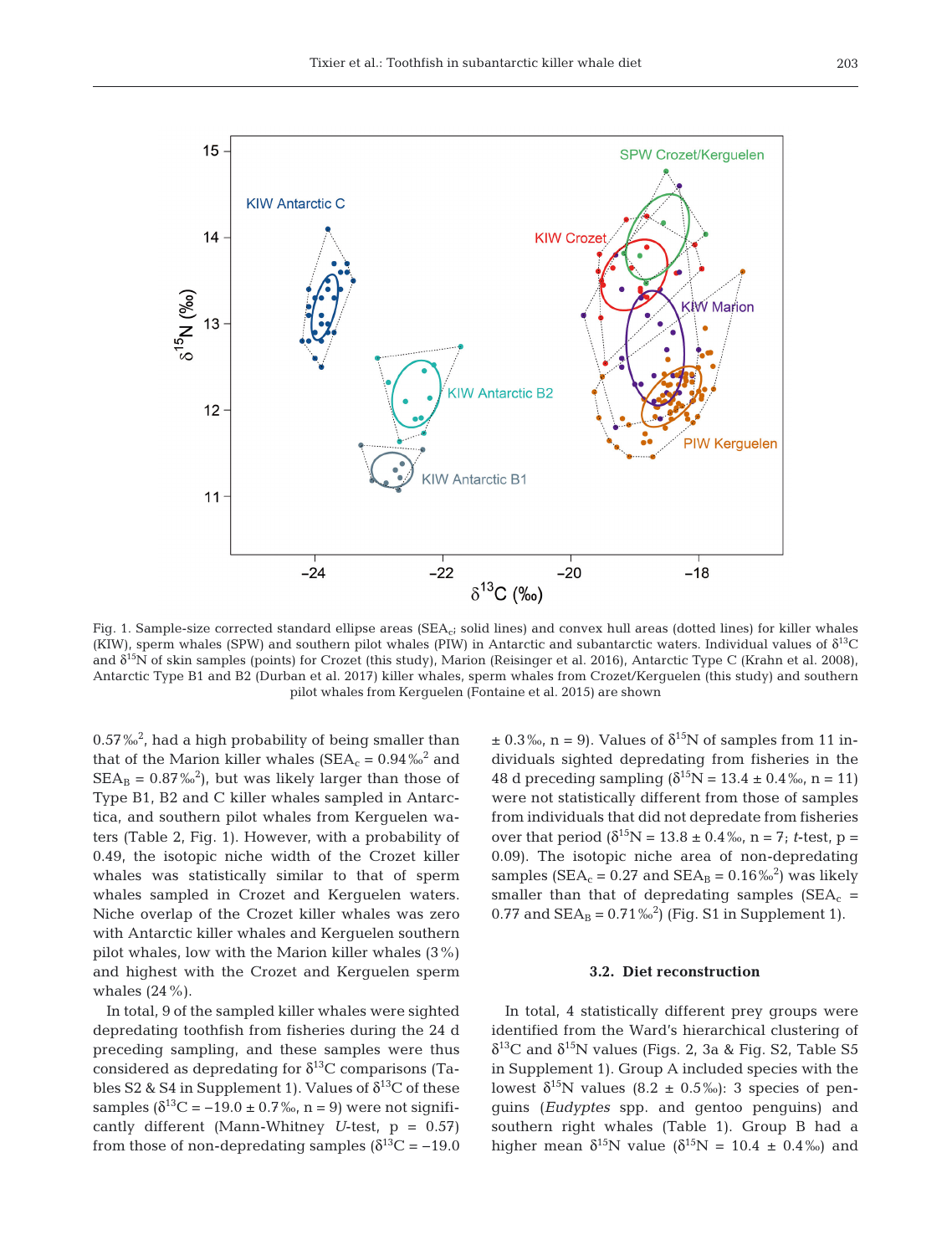

Fig. 2. Isospace of mean  $(\pm SD)$ δ<sup>13</sup>C and δ<sup>15</sup>N values of the putative prey items for the Crozet killer whales ('KIW\_Crozet'). Colours indicate prey groups determined by a hierarchical clustering approach, and the shape of points indicate prey taxa. See Table 2 for species associated with the prey codes used for the figure

included king penguins, small sized Patagonian toothfish (TL 43 cm) and the prey item with the lowest  $\delta^{13}$ C value, adult female southern elephant seals  $(\delta^{13}C = -21.9 \pm 0.7\%$ , n = 70). Group C  $(\delta^{15}N = 12.7 \pm 0.7\%$ 0.4‰) contained medium sized toothfish (TL 63 cm), elephant seal pups, Antarctic fur seals and subantarctic fur seals. Group D had the highest  $\delta^{15}N$  $(14.4 \pm 0.6\%)$  and  $δ^{13}C$  (−18.9 ± 0.6‰) values and included only large (TL 95, 107 and 160 cm) Patagonian toothfish. Toothfish of TL 160 cm was the prey item with the highest  $\delta^{15}N$  value of all prey items  $(\delta^{15}N = 14.9 \pm 0.7\%)$ .

All killer whale isotopic values were inside the 95% mixing region of the mixing polygon delimited by the isotopic values of the 4 prey groups adjusted to DTDFs, thus validating the MixSIAR models fitted with these prey groups (Fig. 3b). The best MixSIAR model (Model 1) included whether or not killer whales interacted with fisheries before sampling  $(LOO<sub>ic</sub> = 24.2; Table 3)$ . However, this model and the null model were differentiated by  $LOO<sub>ic</sub>$  = 0.1, and the 2 models had close weights (0.51 and  $0.49$ , respectively), indicating that the depredation factor had low explanatory power. According to the null model, prey Group C was most important in the diet of Crozet killer whales with a mean contribution of  $33 \pm 19\%$  (Fig. 4a). Group D was the second most important prey group with  $28 \pm 11\%$  mean contribution. Group A and Group B were the least contributing prey groups with  $17 \pm 7$  and  $22 \pm 13$ %, respectively. According to Model 1, Group C contributed  $35 \pm 21\%$  for depredating samples, and 33  $\pm$  20% for non-depredating samples (Fig. 4b). The contribution of Group D to the diet of depredating samples was higher than for non-depredating samples (32  $\pm$  13 and 28  $\pm$  11%, respectively). The diet of non-depredating samples included Group A and B in larger proportions  $(17 \pm 7 \text{ and } 22 \pm 13\%$ , respectively) than for depredating samples  $(12 \pm 7)$ and  $21 \pm 13\%$ , respectively).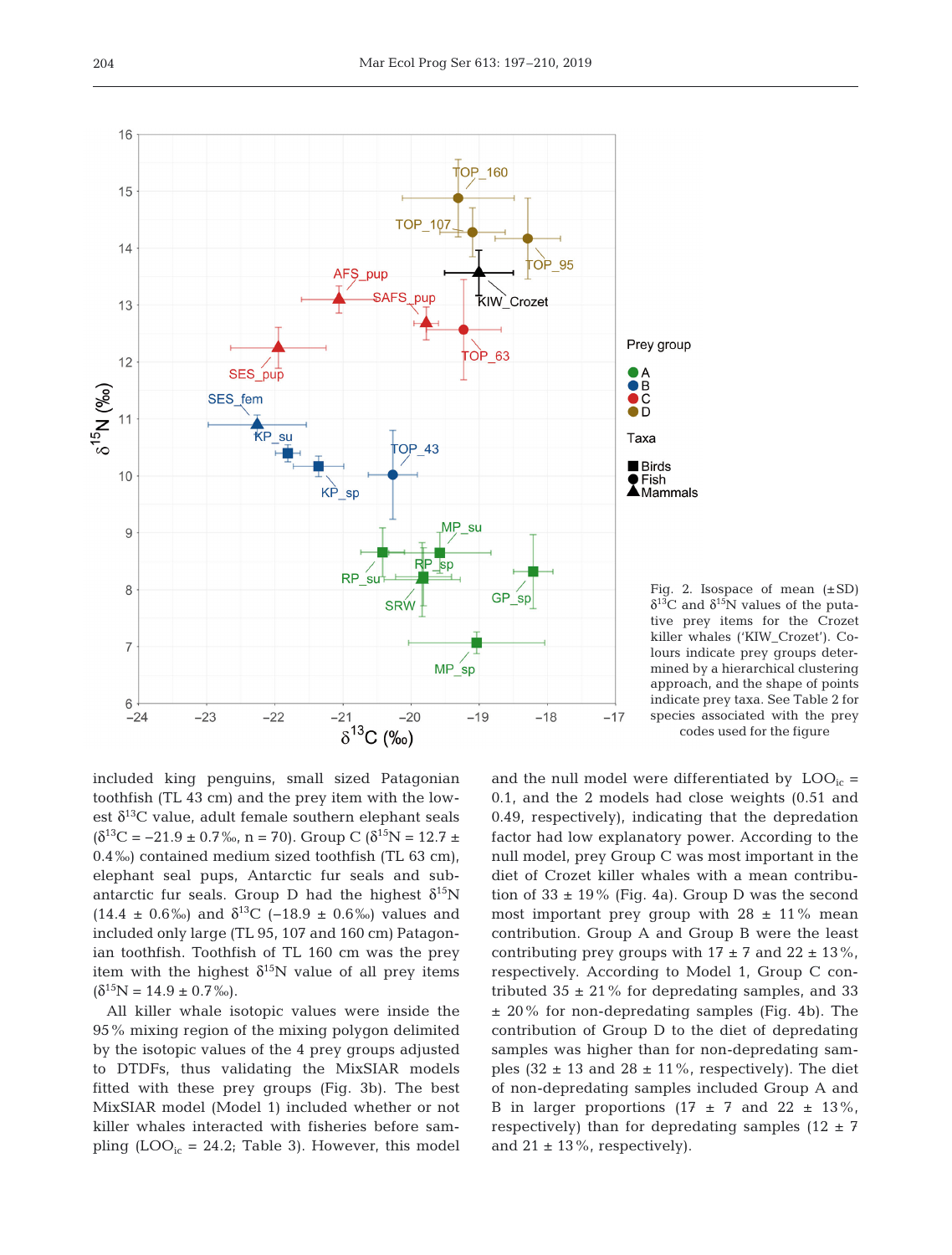

Fig. 3. (a)  $δ<sup>13</sup>C$  and  $δ<sup>15</sup>N$  values of the skin samples of Crozet killer whales that depredated or did not depredate toothfish from fisheries before sampling, and mean with 95% confidence intervals of the putative prey groups (black dots and error bars) estimated from the source isotopic values and the diet-to-tissue discrimination factors. (b) Mixing polygon including the Crozet killer whale isotopic values (black dots) and prey groups (mean  $\pm$  SD isotopic value: white dots and error bars); background shows the probability of prey groups being included in the diet, with probability contours drawn every 10%. Details on species included in prey groups are provided in Table 2

#### **4. DISCUSSION**

The present study provides key insights into the role of toothfish as a prey resource for a generalist subantarctic predator, the killer whale. The findings of different stable isotope analysis approaches, which combined inter- and intra-specific comparisons and dietary reconstruction, suggest that killer whales do rely on toothfish as well as marine mammals and penguins as natural prey items. While fisheries may facilitate access to toothfish for killer whales depredating on the fishing gear, fisheries also exploit toothfish stocks that are likely used by killer whales as a natural resource. This study therefore highlights the trophic interactions between fisheries and killer whales through depredation and competition for the same resource in subantarctic waters.

Table 3. MixSIAR model selection outputs based on leave-oneout cross validation information criterion  $(LOO<sub>ic</sub>)$ . Models were fitted with the occurrence of depredation on toothfish from fisheries over the 48 d preceding sampling as a fixed effect ('Depredation'), or without any covariate ('Null'). The  $LOO<sub>io</sub>$  differences between each model and the model with lowest  $\text{LOO}_{\text{ic}}(\Delta\text{LOO}_{\text{ic}})$ , standard errors (SE) for both  $\text{LOO}_{\text{ic}}$  and  $\Delta\text{LOO}_{\text{ic}}$  values, as well as the relative weight of models are provided

| Model<br># | Model                    |      | $\text{LOO}_{i_{\alpha}}$ | $\text{LOO}_{i\text{c}}$ SE $\Delta\text{LOO}_{i\text{c}}$ SE Weight | $\Delta\text{LOO}_{\text{ic}}$ |              |
|------------|--------------------------|------|---------------------------|----------------------------------------------------------------------|--------------------------------|--------------|
| C          | Depredation 24.2<br>Null | 24.3 | 8.6<br>9.0                | 0.1                                                                  | 2.6                            | 0.51<br>0.49 |

Results of the stable isotope analyses confirmed previous visual observations suggesting that Crozet killer whales have a generalist feeding strategy. Their niche width was larger than that of specialised killer whale populations (Antarctic Type C, B1 and B2; Pitman & Ensor 2003, Krahn et al. 2008, Pitman & Durban 2010, 2012, Durban et al. 2017) but similar to that of Marion killer whales, another subantarctic population with a generalist feeding strategy (Reisinger et al. 2016). The Crozet killer whales were sampled in spring/summer and, during this time of year, the contribution of elephant seal pups to their diet was higher than that of prey groups including adult elephant seals, penguins and baleen whales. Recently weaned elephant seal pups are a concentrated and abundant high-quality food resource in inshore waters from October to January.

While killer whales may favour elephant seal pups over other prey during that period, which is consistent with an increase in killer whale abundance in inshore waters in spring and summer (Guinet 1992), the importance of seals as prey throughout the year remains unknown. The fact that the stomach contents of the individual found dead on Possession Island in winter included elephant seal remains suggests that this resource may still be consumed during that time of year. While this suggestion is supported by skin isotopic values of that dead individual being similar to values from biopsy sam-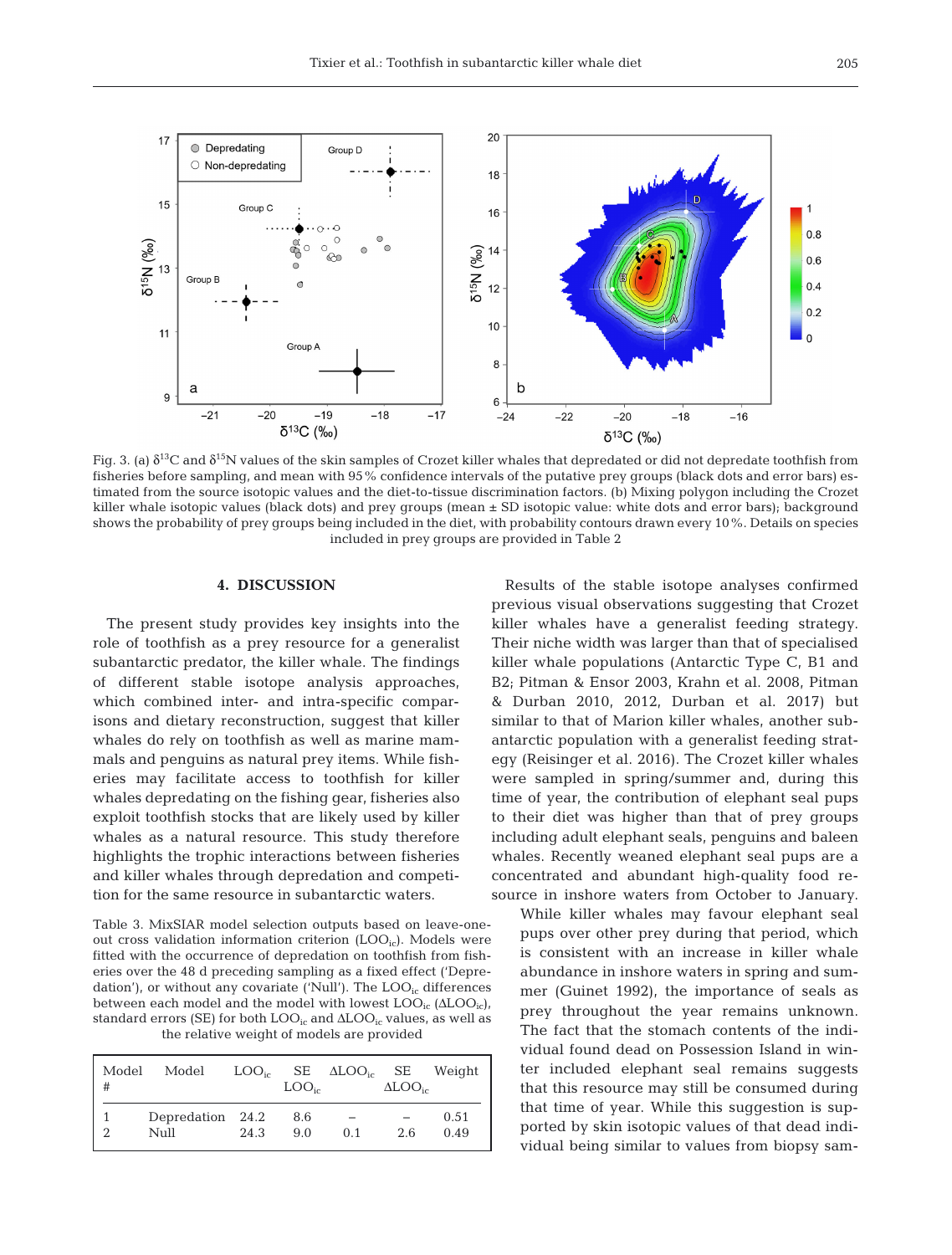

Fig. 4. Relative proportions of prey groups in the diet of (a) all Crozet killer whale samples and (b) samples from individuals that depredated toothfish from fisheries (depredating) or did not (non-depredating) 48 d before sampling. Diet proportions were estimated from the MixSIAR models (null model and Model 1) and are depicted as boxplots with the median (middle line),  $25<sup>th</sup>$  and  $75<sup>th</sup>$  percentiles (box hinges) and  $95\%$  confidence intervals (whiskers). Prey groups included the following items: Group A: gentoo, macaroni and rockhopper penguins and southern right whales; Group B: king penguins, elephant seals (adult females) and small Patagonian toothfish (TL 43 cm); Group C: southern elephant seals (pups), Antarctic/ subantarctic fur seals (pups) and medium Patagonian toothfish (TL 63 cm); Group D: large Patagonian toothfish (TL > 95 cm)

ples collected in spring/summer, also suggesting low seasonal variation in diet, additional samples collected in winter would be needed to further examine that aspect.

The 2 prey groups (C and D) including medium and large-sized Patagonian toothfish dominated the diet of Crozet killer whales (over 60% by mass when pooled, including nearly half from the group exclusively made of large toothfish). In addition, there was no difference in the contribution of these prey groups between depredating and non-depredating samples. The use of isotopic mixing models paired with the fact that none of the prey species included in our analysis also prey on toothfish ruled out the possibility of a secondary contamination effect. Instead, this result suggests that toothfish may be an important natural prey item for Crozet killer whales. This conclusion is supported by other lines of evidence. Firstly, subantarctic killer whales are able to dive to great depths (>1000 m at South Georgia; Towers et al. 2019) and they do so when foraging naturally (>750 m at Marion, >300 m at Crozet; Reisinger et al. 2015, G. Richard et al. unpubl. data). This depth range largely overlaps with the bathypelagic depth distribution of Patagonian toothfish, making them potentially naturally accessible to killer whales (Ark hipkin et al. 2003, Collins et al. 2010, Péron et al. 2016). Secondly,  $\delta^{15}$ N values of the Crozet killer

whales, as a proxy of trophic position, were similar to that of Antarctic Type C killer whales, which are known to feed preferentially on Antarctic toothfish *Dissostichus mawsoni* (Krahn et al. 2008), a species closely related to the Patagonian toothfish (Collins et al. 2010, Hanchet et al. 2015). Lastly, the isotopic niche of Crozet killer whales partly overlapped with that of sperm whales from Crozet and Kerguelen, which feed on both Patagonian and Antarctic toothfish both naturally (Yukhov 1972) and through depredation (Janc et al. 2018, Labadie et al. 2018) in Crozet and Kerguelen waters.

This study therefore suggests that depredation at Crozet is a facilitated behaviour in response to fisheries making toothfish an aggregated and easily accessible resource that killer whales would otherwise naturally forage on, but at higher energetic costs. By setting their gear at great depths, fisheries may provide killer whales with facilitated access to large toothfish (>80 cm), which are primarily found in waters  $>800$  m (Collins et al. 2010). This may explain the greater contribution of that prey group to the diet of depredating individuals. These findings are consistent with dietary studies on other depredating killer whale populations, such as in Gibraltar Strait, where facilitated access to bluefin tuna through depredation on fishing lines was found to be substantially less energetically costly than if this prey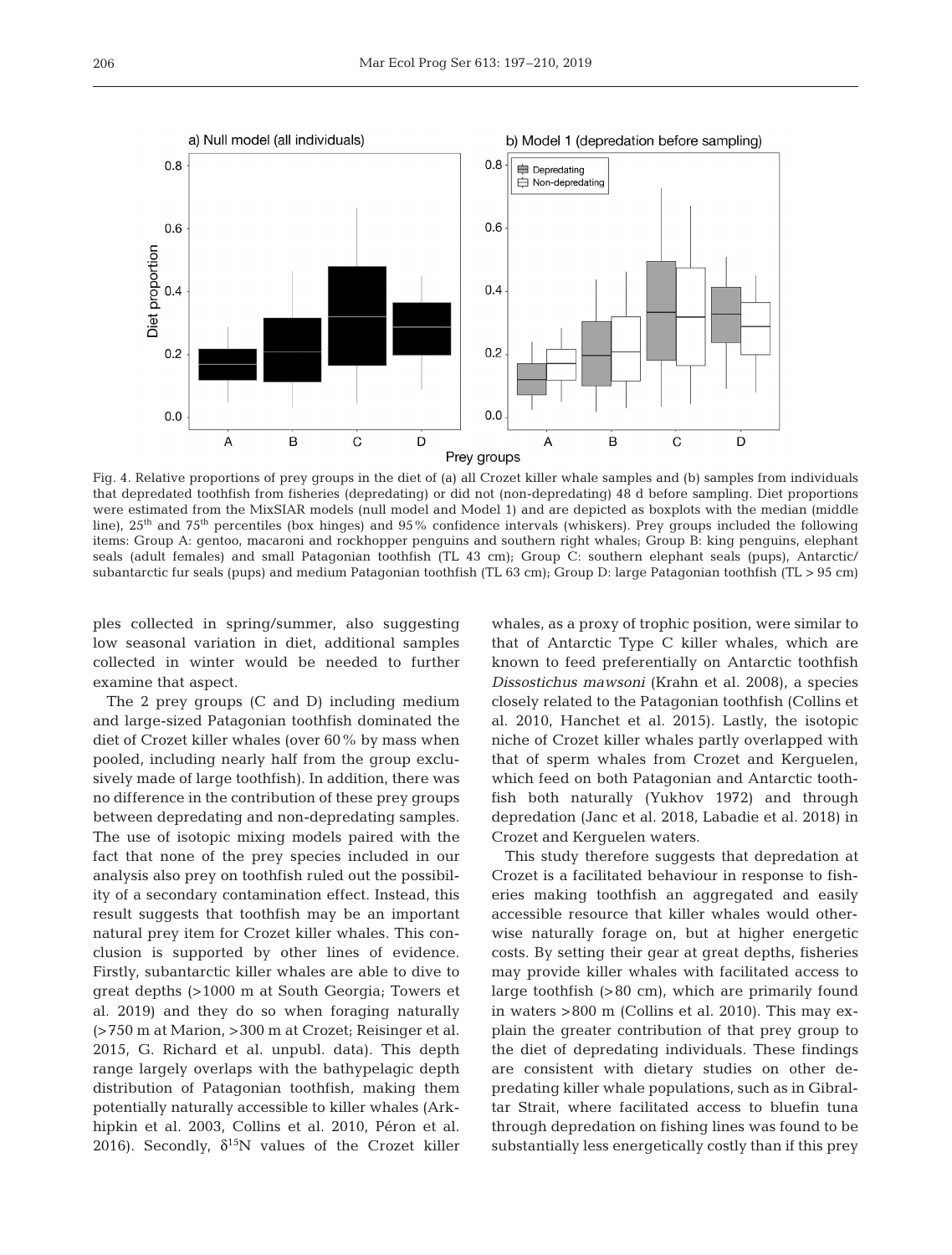species was naturally and actively hunted (Guinet et al. 2007, Esteban et al. 2016).

More broadly, this study presents further evidence that toothfish have a key role as prey in subantarctic food web dynamics. While fisheries may facilitate access to toothfish for some predators, they may also impact populations that naturally depend on that resource through direct fish biomass removal. Toothfish has been confirmed as natural prey of sperm whales and sleeper sharks *Somniosus antarcticus* (Yukhov 1972, Cherel & Duhamel 2004) and suggested as natural prey for meso- and epi-pelagic predators such as albatrosses (Cherel et al. 2000, 2017). While the commercial exploitation of toothfish stocks is now highly regulated, stocks underwent substantial illegal over-exploitation across the Southern Ocean in the 1990s that likely affected these apex predator species through direct trophic effects (Kock et al. 2007). The Crozet killer whales underwent a sharp decline in the 1990s and this was partly attributed to illegal fishers using lethal means to repel whales depredating toothfish (Poncelet et al. 2010, Tixier et al. 2015, 2017). However, from our results, it is likely that the illegal over-exploitation of toothfish stocks, paired with substantial decreases of southern elephant seals, king penguins and large whales (Guinet et al. 1992, Clapham et al. 1999, Weimerskirch et al. 2003, 2018, Pruvost et al. 2015), has also contributed to the decline of this population. Decreased toothfish availability may also have caused dietary shifts for killer whales in areas where stocks were depleted. For instance, killer whales at Marion Island were expected, from observations, to have large isotopic overlap with killer whales at Crozet (Reisinger et al. 2011), but this was not the case. The Marion killer whales are at a lower trophic level than the Crozet whales, and this dif ference may be explained by lower toothfish intake because toothfish stocks have been more impacted by illegal fishing at Marion than at Crozet (Boonzaier et al. 2012) (see Supplement 2 for further discussion).

In summary, this study has provided a preliminary assessment of the diet of killer whales that consume a wide range of subantarctic resources. However, determining the diet of a generalist predator is often hampered by temporal variations in prey consumption and limited information on prey. This is the case for cephalopods — their contribution to the diet could not be assessed in the present study (see Supplement 3 for further discussion). Therefore, further studies using higher resolution dietary methods, such as compound-specific stable isotope or fatty acid analyses (e.g. Herman et al. 2005, Matthews & Ferguson 2014), are needed. Despite these limitations, the present study provided new insights on the role of natural prey preferences in the propensity of killer whales to switch prey in response to environmental changes. Specifically, our results support the assumption that killer whales are more likely to develop depredation on fisheries as a new foraging tactic if fish is already part of their natural diet. This assumption was proposed as explaining why not all killer whale populations, which greatly differ in prey preferences, switch from natural feeding to depredation despite large overlaps with fishing activity (e.g. Fearnbach et al. 2014, Peterson et al. 2014). The role of variation in prey preferences at the intra-population level, as reported in other killer whale populations (e.g. Samarra et al. 2017), should therefore be further examined with a larger sample size to understand the heterogeneity observed across groups/ individuals at Crozet in regards to depredation (Tixier et al. 2017). More importantly, our findings have emphasised the importance of toothfish, a species of high commercial value, in the natural diet of killer whales. However, the amount of toothfish that killer whales eat naturally compared to the toothfish biomass they remove from longlines when depredating is still unknown. This information is required for (1) assessing the minimum amount of toothfish biomass required to sustain killer whale populations, and (2) estimating the extent to which the depredated part of that amount (estimated at several hundred t  $yr^{-1}$ ) should be considered as natural or artificial mortality in fish stock assessments.

*Acknowledgements*. The authors thank the fieldworkers of Possession Island and the fishing vessel crews for their help in collecting tissue samples. Special thanks are due to Ghislain Doremus for retrieving stomach contents, and to Maxime Loubon and Frank Theron for assisting in biopsy sampling. We are also grateful to the fishery observers who collected sighting data from fishing vessels and to the Museum National d'Histoire Naturelle (Prof. Guy Duhamel, Nicolas Gasco and Charlotte Chazeau) for facilitating access to these data. We also thank Gael Guillou (LIENSs, La Rochelle), Marina Fontaine and Jeremy Kizska for helping with the stable isotope analysis. This work was conducted as part of the 109 program with the Institut Polaire Francais (IPEV). Funding and logistic support were provided by the Terres Australes et Antarctiques Francaises (TAAF), the Reserve Naturelle des Terres Australes, and the Reunion Island Fisheries Companies (SARPC) as part of the ORCA - DEPRED research program. P.T. and J.P.Y.A. were supported by the Australian Research Council (Linkage Project 160100329). R.R.R. and C.G. were supported by the International Whaling Commission's Southern Ocean Research Partnership.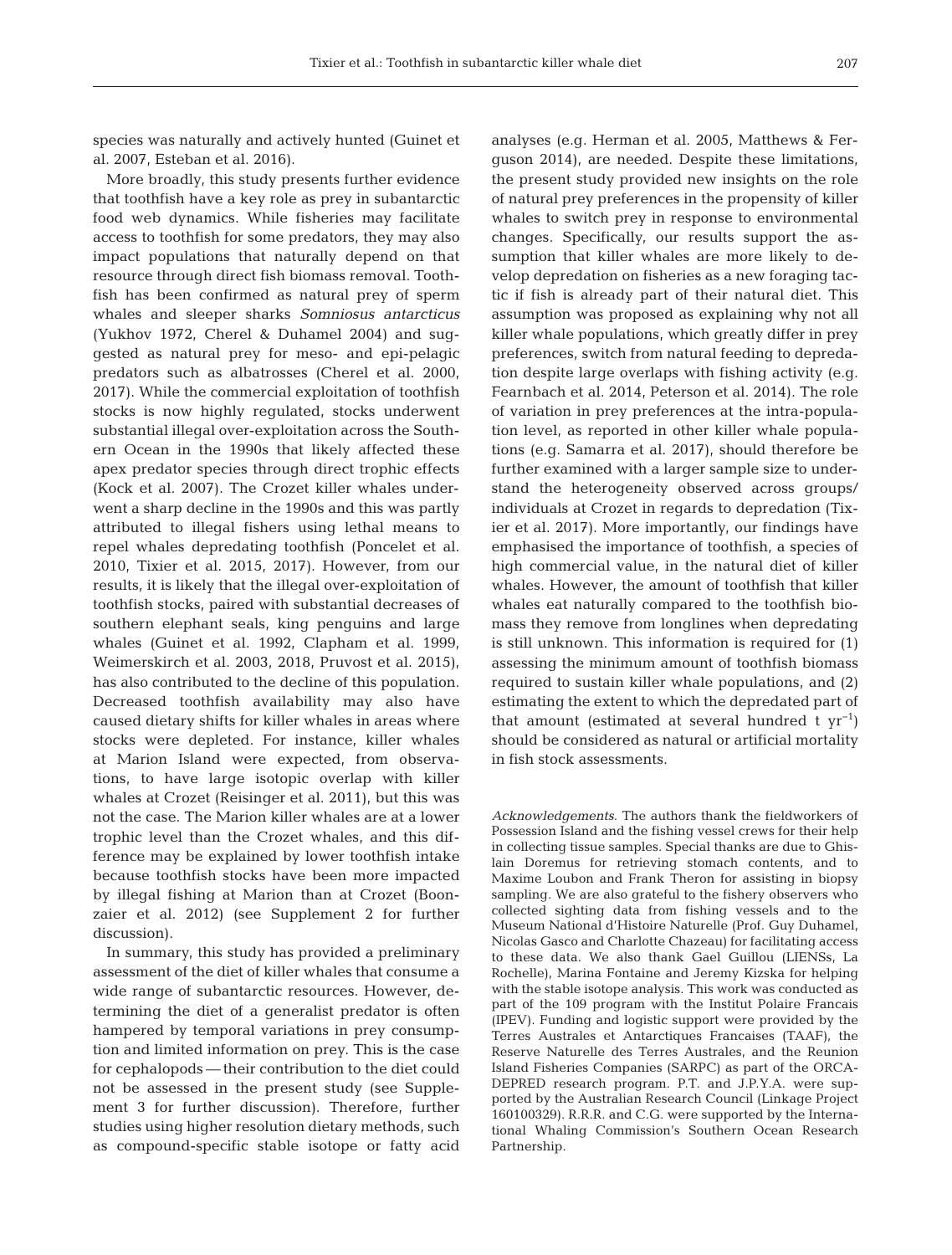#### LITERATURE CITED

- [Arkhipkin A, Brickle P, Laptikhovsky V \(2003\) Variation in](https://doi.org/10.1046/j.1095-8649.2003.00164.x) the diet of the Patagonian toothfish with size, depth and season around the Falkland Islands. J Fish Biol 63: 428−441
	- Boitani L, Powell RA (2012) Carnivore ecology and conservation: a handbook of techniques. Oxford University Press, Oxford
	- Boonzaier L, Harper S, Zeller D, Pauly D (2012) A brief history of fishing in the Prince Edward Islands, South Africa, 1950−2010. In:Harper S, Zylich K, Boonzaier L, Le Manach F, Pauly D, Zeller D (eds) Fisheries catch reconstructions: islands, Part II. Fisheries Centre Research Reports, Vol 20. Fisheries Center, University of British Columbia, Vancouver, p 95−101
- [Capella JJ, Abramson JZ, Vilina YA, Gibbons J \(2014\)](https://doi.org/10.1007/s00300-014-1535-5) Observations of killer whales (*Orcinus orca*) in the fjords of Chilean Patagonia. Polar Biol 37: 1533−1539
- [Cherel Y, Duhamel G \(2004\) Antarctic jaws:cephalopod](https://doi.org/10.1016/j.dsr.2003.09.009) prey of sharks in Kerguelen waters. Deep Sea Res I 51: 17−31
- [Cherel Y, Hobson KA \(2007\) Geographical variation in car](https://doi.org/10.3354/meps329281)bon stable isotope signatures of marine predators: a tool to investigate their foraging areas in the Southern Ocean. Mar Ecol Prog Ser 329:281-287
- [Cherel Y, Weimerskirch H, Trouvé C \(2000\) Food and feed](https://doi.org/10.3354/meps207183)ing ecology of the neritic-slope forager black-browed albatross and its relationships with commercial fisheries in Kerguelen waters. Mar Ecol Prog Ser 207: 183−199
- [Cherel Y, Fontaine C, Richard P, Labat JP \(2010\) Isotopic](https://doi.org/10.4319/lo.2010.55.1.0324) niches and trophic levels of myctophid fishes and their predators in the Southern Ocean. Limnol Oceanogr 55: 324−332
	- Cherel Y, Hobson KA, Guinet C (2015) Milk isotopic values demonstrate that nursing fur seal pups are a full trophic level higher than their mothers. Rapid Comm Mass Spectrom 29(16):1485–1490
- [Cherel Y, Xavier JC, de Grissac S, Trouvé C, Weimerskirch](https://doi.org/10.3354/meps11994) H (2017) Feeding ecology, isotopic niche, and ingestion of fishery-related items of the wandering albatross *Diomedea exulans* at Kerguelen and Crozet Islands. Mar Ecol Prog Ser 565: 197−215
- [Clapham PJ, Young SB, Brownell RL Jr \(1999\) Baleen](https://doi.org/10.1046/j.1365-2907.1999.00035.x) whales: conservation issues and the status of the most endangered populations. Mammal Rev 29:37-62
- [Collins MA, Brickle P, Brown J, Belchier M \(2010\) The](https://doi.org/10.1016/B978-0-12-381015-1.00004-6) Patagonian toothfish: biology, ecology and fishery. Adv Mar Biol 58:227-300
- [Constable AJ, de la Mare WK, Agnew DJ, Everson I, Miller](https://doi.org/10.1006/jmsc.2000.0725) D (2000) Managing fisheries to conserve the Antarctic marine ecosystem: practical implementation of the Convention on the Conservation of Antarctic Marine Living Resources (CCAMLR). ICES J Mar Sci 57:778-791
- [Croxall JP, Butchart SHM, Lascelles B, Stattersfield AJ, Sul](https://doi.org/10.1017/S0959270912000020)livan B, Symes A, Taylor P (2012) Seabird conservation status, threats and priority actions: a global assessment. Bird Conserv Int 22: 1−34
- [de Bruyn PJN, Tosh CA, Terauds A \(2013\) Killer whale eco](https://doi.org/10.1111/j.1469-185X.2012.00239.x)types: Is there a global model? Biol Rev Camb Philos Soc 88: 62−80
- [Durban JW, Fearnbach H, Burrows DG, Ylitalo GM, Pitman](https://doi.org/10.1007/s00300-016-1942-x) RL (2017) Morphological and ecological evidence for two sympatric forms of Type B killer whale around the Antarctic Peninsula. Polar Biol 40: 231−236
- [Esteban R, Verborgh P, Gauffier P, Giménez J, Guinet C, de](https://doi.org/10.1016/j.biocon.2015.11.031) Stephanis R (2016) Dynamics of killer whale, bluefin tuna and human fisheries in the Strait of Gibraltar. Biol Conserv 194: 31−38
- [Fearnbach H, Durban JW, Ellifrit DK, Waite JM and others](https://doi.org/10.1007/s00227-013-2351-0) (2014) Spatial and social connectivity of fish-eating 'Resident' killer whales (*Orcinus orca*) in the northern North Pacific. Mar Biol 161:459-472
- [Fontaine M, Carravieri A, Simon-Bouhet B, Bustamante P](https://doi.org/10.1007/s00227-014-2587-3) and others (2015) Ecological tracers and at-sea observations document the foraging ecology of southern longfinned pilot whales (*Globicephala melas edwardii*) in Kerguelen waters. Mar Biol 162:207-219
- [Foote AD, Newton J, Piertney SB, Willerslev E, Gilbert MTP](https://doi.org/10.1111/j.1365-294X.2009.04407.x) (2009) Ecological, morphological and genetic divergence of sympatric North Atlantic killer whale populations. Mol Ecol 18: 5207−5217
- [Ford JK, Ellis GM, Barrett-Lennard LG, Morton AB, Palm](https://doi.org/10.1139/z98-089) RS, Balcomb KC III (1998) Dietary specialization in two sympatric populations of killer whales (*Orcinus orca*) in coastal British Columbia and adjacent waters. Can J Zool 76: 1456−1471
	- Gasco N, Tixier P, Duhamel G, Guinet C (2015) Comparison of two methods to assess fish losses due to depredation by killer whales and sperm whales on demersal longlines. CCAMLR Sci 22: 1−14
	- Gilman E, Brothers N, McPherson G, Dalzell P (2007) A review of cetacean interactions with longline gear. J Cetacean Res Manag 8: 215−223
- [Gilman E, Clarke S, Brothers N, Alfaro-Shigueto J and oth](https://doi.org/10.1016/j.marpol.2007.05.001)ers (2008) Shark interactions in pelagic longline fisheries. Mar Policy 32:1-18
- [Gilman E, Suuronen P, Hall M, Kennelly S \(2013\) Causes](https://www.ncbi.nlm.nih.gov/entrez/query.fcgi?cmd=Retrieve&db=PubMed&list_uids=24090548&dopt=Abstract) and methods to estimate cryptic sources of fishing mortality. J Fish Biol 83: 766−803
- [Giménez J, Ramírez F, Almunia J, Forero MG, de Stephanis](https://doi.org/10.1016/j.jembe.2015.11.001) R (2016) From the pool to the sea: applicable isotope turnover rates and diet to skin discrimination factors for bottlenose dolphins (*Tursiops truncatus*). J Exp Mar Biol Ecol 475: 54−61
- [Giménez J, Ramírez F, Forero MG, Almunia J, de Stepha](https://doi.org/10.1007/s00227-017-3154-5)nis R, Navarro J (2017) Lipid effects on isotopic values in bottlenose dolphins (*Tursiops truncatus*) and their prey with implications for diet assessment. Mar Biol 164: 122
- [Guinet C \(1992\) Comportement de chasse des orques](https://doi.org/10.1139/z92-231) (*Orcinus orca*) autour des iles Crozet. Can J Zool 70: 1656−1667
- Guinet C, Jouventin P (1990) La vie sociale des "baleines tueuses". Recherche 220:508-510
- [Guinet C, Jouventin P, Weimerskirch H \(1992\) Population](https://doi.org/10.1007/BF00243106) changes, movements of southern elephant seals on Crozet and Kerguelen Archipelagos in the last decades. Polar Biol 12:349-356
- [Guinet C, Barrett-Lennard LG, Loyer B \(2000\) Co-ordinated](https://doi.org/10.1111/j.1748-7692.2000.tb00976.x) attack behavior and prey sharing by killer whales at Crozet Archipelago: strategies for feeding on negativelybuoyant prey. Mar Mamm Sci 16: 829−834
- [Guinet C, Domenici P, de Stephanis R, Barrett-Lennard L,](https://doi.org/10.3354/meps07035) Ford JKB, Verborgh P (2007) Killer whale predation on bluefin tuna: exploring the hypothesis of the enduranceexhaustion technique. Mar Ecol Prog Ser 347: 111−119
- [Guinet C, Tixier P, Gasco N, Duhamel G \(2015\) Long-term](https://doi.org/10.1093/icesjms/fsu221) studies of Crozet Island killer whales are fundamental to understanding the economic and demographic conse-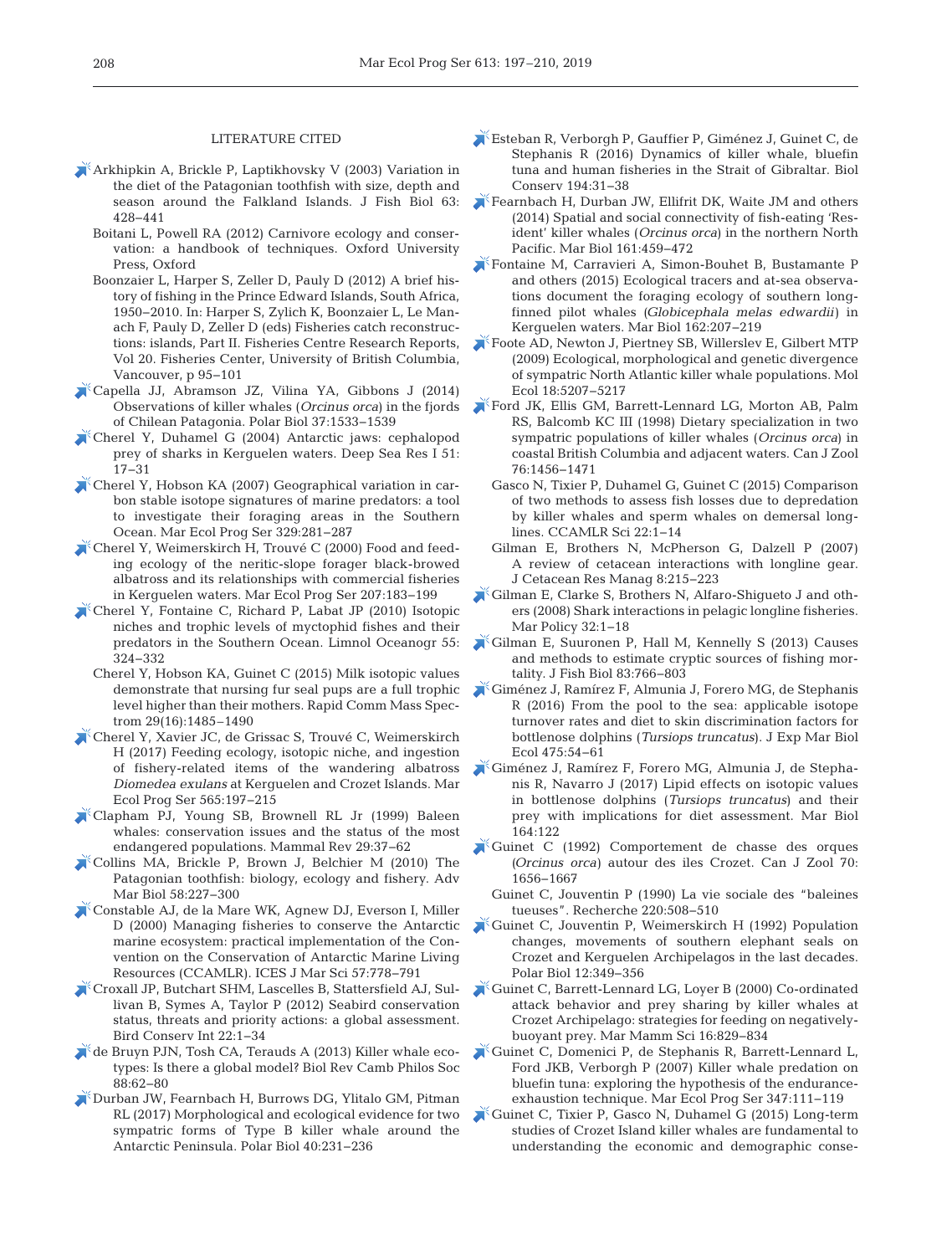quences of their depredation behaviour on the Patagonian toothfish fishery. ICES J Mar Sci 72: 1587−1597

- [Hanchet S, Dunn A, Parker S, Horn P, Stevens D, Mormede](https://doi.org/10.1007/s10750-015-2435-6) S (2015) The Antarctic toothfish (*Dissostichus mawsoni*): biology, ecology, and life history in the Ross Sea region. Hydrobiologia 761: 397−414
- [Herman DP, Burrows DG, Wade PR, Durban JW and others](https://doi.org/10.3354/meps302275) (2005) Feeding ecology of eastern North Pacific killer whales *Orcinus orca* from fatty acid, stable isotope, and organochlorine analyses of blubber biopsies. Mar Ecol Prog Ser 302:275-291
- [Jackson AL, Inger R, Parnell AC, Bearhop S \(2011\) Compar](https://doi.org/10.1111/j.1365-2656.2011.01806.x)ing isotopic niche widths among and within communities:SIBER−Stable Isotope Bayesian Ellipses in R. J Anim Ecol 80: 595−602
- [Janc A, Richard G, Guinet C, Arnould JPY and others \(2018\)](https://doi.org/10.1016/j.fishres.2018.04.019) How do fishing practices influence sperm whale (*Physeter macrocephalus*) depredation on demersal longline fisheries? Fish Res 206: 14−26
	- Jennings S, Kaiser M, Reynolds JD (2009) Marine fisheries ecology. Blackwell Science, Oxford
	- Knox GA (2006) Biology of the Southern Ocean. Cambridge University Press, Cambridge
- [Kock KH \(2001\) The direct influence of fishing and fishery](https://doi.org/10.1023/A%3A1014207719529)related activities on non-target species in the Southern Ocean with particular emphasis on longline fishing and its impact on albatrosses and petrels — a review. Rev Fish Biol Fish 11:31-56
- [Kock KH, Purves MG, Duhamel G \(2006\) Interactions be](https://doi.org/10.1007/s00300-005-0067-4)  tween cetacean and fisheries in the Southern Ocean. Polar Biol 29: 379−388
- [Kock KH, Reid K, Croxall J, Nicol S \(2007\) Fisheries in the](https://doi.org/10.1098/rstb.2006.1954) Southern Ocean: an ecosystem approach. Philos Trans R Soc Lond B Biol Sci 362: 2333−2349
- [Krahn MM, Pitman RL, Burrows DG, Herman DP, Pearce](https://doi.org/10.1111/j.1748-7692.2008.00213.x) RW (2008) Use of chemical tracers to assess diet and persistent organic pollutants in Antarctic Type C killer whales. Mar Mamm Sci 24:643-663
- [Labadie G, Tixier P, Barbraud C, Fay R, Gasco N, Duhamel](https://doi.org/10.1111/mms.12469) G, Guinet C (2018) First demographic insights on historically harvested and poorly known male sperm whale populations off the Crozet and Kerguelen Islands (Southern Ocean). Mar Mamm Sci 34: 595−615
- [Laws RM \(1977\) Seals and whales of the Southern Ocean.](https://doi.org/10.1098/rstb.1977.0073) Philos Trans R Soc Lond B Biol Sci 279: 81−96
- [Lesage V, Morin Y, Rioux È, Pomerleau C, Ferguson SH,](https://doi.org/10.3354/meps08825) Pelletier É (2010) Stable isotopes and trace elements as indicators of diet and habitat use in cetaceans: predicting errors related to preservation, lipid extraction, and lipid normalization. Mar Ecol Prog Ser 419:249-265
	- Martin A, Pruvost P (2007) Pecheker, relational database for analysis and management of halieutic and biological data from the scientific survey of the TAAF fisheries. Muséum National d'Histoire Naturelle, Paris. https:// borea. mnhn.fr/pecheker
- [Matthews CJ, Ferguson SH \(2014\) Spatial segregation and](https://doi.org/10.1017/S0025315413001379) similar trophic-level diet among eastern Canadian Arctic/north-west Atlantic killer whales inferred from bulk and compound specific isotopic analysis. J Mar Biol Assoc UK 94: 1343−1355
- [Mitchell JD, McLean DL, Collin SP, Langlois TJ \(2018\)](https://doi.org/10.1007/s11160-018-9528-z) Shark depredation in commercial and recreational fisheries. Rev Fish Biol Fish 28: 715−748
- [Newsome TM, Dellinger JA, Pavey CR, Ripple WJ, Shores](https://doi.org/10.1111/geb.12236) CR, Wirsing AJ, Dickman CR (2015) The ecological

effects of providing resource subsidies to predators. Glob Ecol Biogeogr 24: 1−11

- Northridge SP, Hofman RJ (1999) Marine mammal inter actions with fisheries. In:Twiss JR, Reeves RR (eds) Conservation and management of marine mammals. Smithsonian Press, Washington, DC, p 99−119
- [Péron C, Welsford DC, Ziegler P, Lamb TD and others \(2016\)](https://doi.org/10.1016/j.pocean.2015.12.003) Modelling spatial distribution of Patagonian toothfish through life-stages and sex and its implications for the fishery on the Kerguelen Plateau. Prog Oceanogr 141: 81−95
- [Peterson MJ, Mueter F, Criddle K, Haynie AC \(2014\) Killer](https://doi.org/10.1371/journal.pone.0088906) whale depredation and associated costs to Alaskan sablefish, Pacific halibut and Greenland turbot longliners. PLOS ONE 9:e88906
- [Pitman RL, Durban JW \(2010\) Killer whale predation on](https://doi.org/10.1007/s00300-010-0853-5) penguins in Antarctica. Polar Biol 33: 1589−1594
- [Pitman RL, Durban JW \(2012\) Cooperative hunting behav](https://doi.org/10.1111/j.1748-7692.2010.00453.x)ior, prey selectivity and prey handling by pack ice killer whales (*Orcinus orca*), type B, in Antarctic Peninsula waters. Mar Mamm Sci 28: 16−36
	- Pitman RL, Ensor P (2003) Three forms of killer whales (*Orcinus orca*) in Antarctic waters. J Cetacean Res Manag 5:131-140
	- Poncelet É, Barbraud C, Guinet C (2010) Population dynamics of killer whales (*Orcinus orca*) in the Crozet Archi pelago, southern Indian Ocean:a mark−recapture study from 1977 to 2002. J Cetacean Res Manag 11:41-48
	- Pruvost P, Duhamel G, Gasco N, Palomares MD (2015) A short history of the fisheries of Crozet Islands. In: Palomares MLD, Pauly D (eds) Marine fisheries catches of subantarctic islands, 1950-2010. Fisheries Centre Re search Reports, Vol 23. Fisheries Centre, University of British Columbia, Vancouver, p 31−37
	- R Development Core Team (2017) R: a language and environment for statistical computing. R Foundation for Statistical Computing, Vienna
- $\blacktriangleright$  Read AJ (2008) The looming crisis: interactions between marine mammals and fisheries. J Mammal 89:541-548
- [Reisinger RR, de Bruyn PJN, Tosh CA, Oosthuizen WC,](https://doi.org/10.2989/1814232X.2011.572356) Mufanadzo NT, Bester MN (2011) Prey and seasonal abundance of killer whales at sub-Antarctic Marion Island. Afr J Mar Sci 33: 99−105
- [Reisinger RR, Keith M, Andrews RD, de Bruyn PJN \(2015\)](https://doi.org/10.1016/j.jembe.2015.08.008) Movement and diving of killer whales (*Orcinus orca*) at a Southern Ocean archipelago. J Exp Mar Biol Ecol 473: 90−102
- [Reisinger RR, Gröcke DR, Lübcker N, McClymont EL,](https://doi.org/10.3354/meps11676) Hoelzel AR, de Bruyn PJN (2016) Variation in the diet of killer whales *Orcinus orca* at Marion Island, Southern Ocean. Mar Ecol Prog Ser 549:263-274
- [Reisinger RR, Raymond B, Hindell MA, Bester MN and oth](https://doi.org/10.1111/ddi.12702)ers (2018) Habitat modelling of tracking data from multiple marine predators identifies important areas in the Southern Indian Ocean. Divers Distrib 24: 535−550
	- Roche C, Guinet C, Gasco N, Duhamel G (2007) Marine mammals and demersal longline fishery interactions in Crozet and Kerguelen Exclusive Economic Zones: an assessment of depredation levels. CCAMLR Sci 14:67-82
- [Samarra FP, Vighi M, Aguilar A, Víkingsson GA \(2017\)](https://doi.org/10.3354/meps11998) Intra-population variation in isotopic niche in herringeating killer whales off Iceland. Mar Ecol Prog Ser 564: 199−210
- Sidorovich VE, Tikhomirova LL, Jędrzejewska B (2003) Wolf *Canis lupus* numbers, diet and damage to livestock in